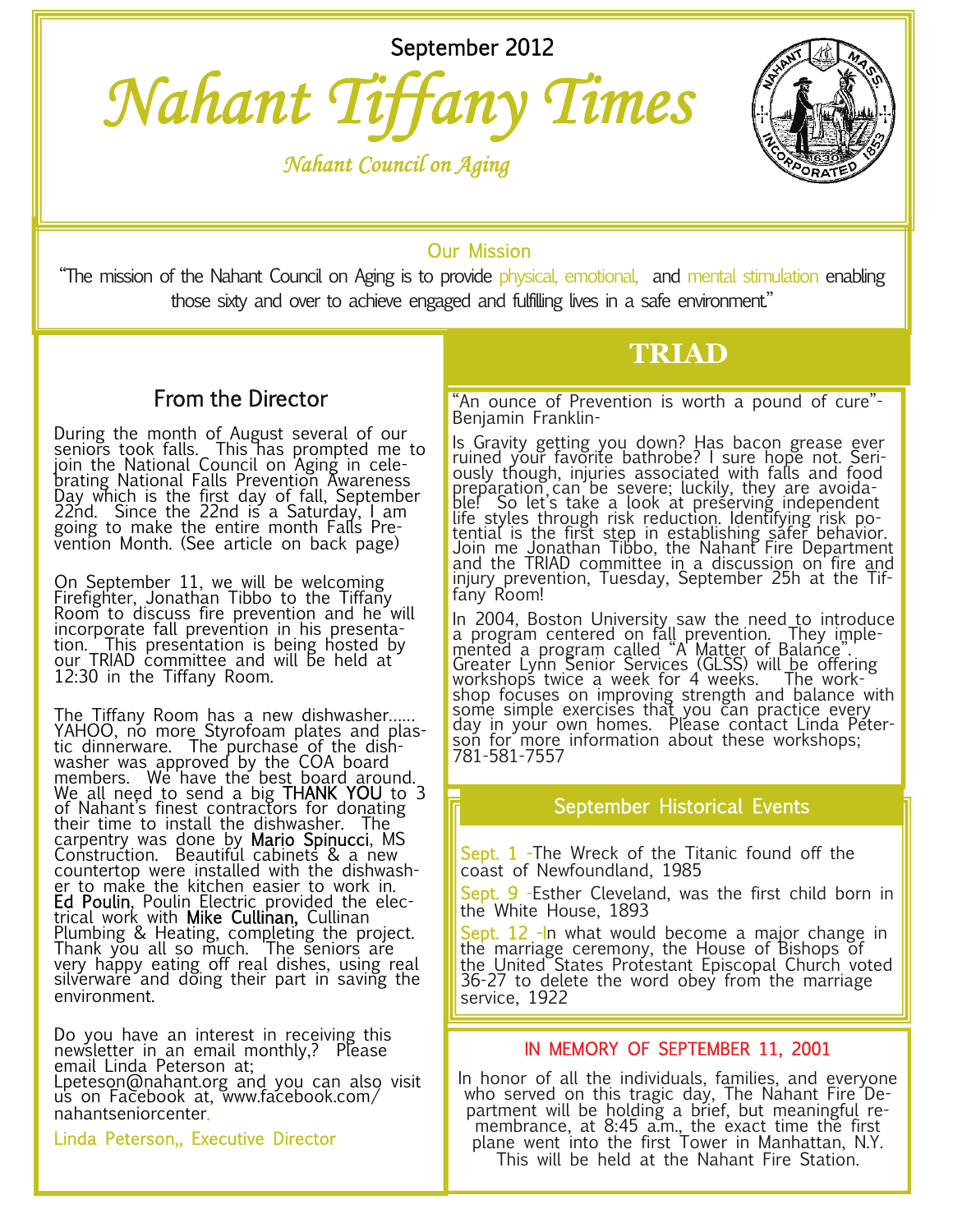# September 2012<br>
Lunch served everyday : 11:30 a.—12:30 p.

RED: Held at Community Center

BLUE: Held at Tiffany Room



| <b>Monday</b>                                                                                                                       | <b>Tuesday</b>                                                                                                                                                                                     | Wednesday                                                                                                                                                                                | <b>Thursday</b>                                                                                                                                          | <b>Friday</b>                                                                       |
|-------------------------------------------------------------------------------------------------------------------------------------|----------------------------------------------------------------------------------------------------------------------------------------------------------------------------------------------------|------------------------------------------------------------------------------------------------------------------------------------------------------------------------------------------|----------------------------------------------------------------------------------------------------------------------------------------------------------|-------------------------------------------------------------------------------------|
| -James A. Garfield                                                                                                                  | Quote of the Month<br>"If wrinkles must be written upon our brows, let them not<br>be written upon the heart. The spirit should not grow old."                                                     |                                                                                                                                                                                          |                                                                                                                                                          |                                                                                     |
| 3<br>Happy<br>Labor<br>Day                                                                                                          | 4<br>9:30am Manicurist<br>(signup required)<br>10:30am<br><b>Chair Exercise</b><br>1:00pm Cribbage                                                                                                 | 5<br>9:00am Total Body<br><b>Exercise</b><br>12:30pm Shopping<br>From Tiffany Room<br>(call for pickup)                                                                                  | 6<br>9:00am Golf<br>10:30am<br><b>Chair Exercise</b><br>1:00pm Movie Day<br>(The Odd Life of<br><b>Timothy Green)</b><br>5:00pm Total Body Exer-<br>cise |                                                                                     |
| 10<br>$9:00$ am Yoga (\$5.00)<br>10:15am Total Body<br><b>Exercise</b><br>12:00pm Blood<br><b>Pressure &amp; Glucose</b><br>Reading | 11<br>9:00am Quilting<br>1:00pm Cribbage<br>10:30am<br><b>Chair Exercise</b><br>5:00 <sub>pm</sub><br><b>Total Body Exercise</b>                                                                   | 12<br>9:00am Total Body<br><b>Exercise</b><br>12:30pm Shopping<br>From Tiffany Room<br>(call for pickup)                                                                                 | 13<br>9:00am Golf<br>10:30am<br><b>Chair Exercise</b><br>11:30am<br>Bring a Friend to<br>Lunch<br>5:00pm Total<br><b>Body Exercise</b>                   | 14<br>1:00 <sub>pm</sub><br>Friday afternoon<br>at the Movies<br>(Tower Heist)      |
| 17<br>9:00am Yoga (\$5.00)<br>10:15am Total Body<br><b>Exercise</b>                                                                 | 18<br>9.00am Quilting<br>9:30pm Manicurist<br>(signup required)<br>10:30am<br><b>Chair Exercise</b><br>12:30pm Mystery Ride<br>1.00pm Cribbage<br>5.00 <sub>pm</sub><br><b>Total Body Exercise</b> | 19<br>9:00am Total Body<br><b>Exercise</b><br>12:30pm Shopping<br>From Tiffany Room<br>(call for pickup)                                                                                 | 20<br>9:00am<br>Dr. Sanphy's Foot<br><b>Clinic</b><br>10:30am<br><b>Chair Exercise</b><br>5:00pm Total Body<br><b>Exercise</b>                           | 21                                                                                  |
| 24<br>9:00am Yoga (\$5.00)<br>10:15am Total Body<br><b>Exercise</b>                                                                 | 25<br>9:00am Quilting<br>1:00pm Cribbage<br>10:30am<br><b>Chair Exercise</b><br>12:30am TRIAD<br><b>Fire Prevention Dis-</b><br>cussion<br>5:00pm<br><b>Total Body Exercise</b>                    | 26<br>9:00am Total Body<br><b>Exercise</b><br>12:30pm Shopping<br><b>From Tiffany Room</b><br>(call for pickup)<br>$2:00$ pm " $9$ to $5"$<br><b>North Shore Music</b><br><b>Theatre</b> | 27<br>10:30am<br><b>Chair Exercise</b><br>11:30am<br>September Birth-<br>days<br>5:00pm Total<br><b>Body Exercise</b>                                    | 28<br>1:00 <sub>pm</sub><br><b>Friday Afternoon</b><br>at the Movies<br>(Enchanted) |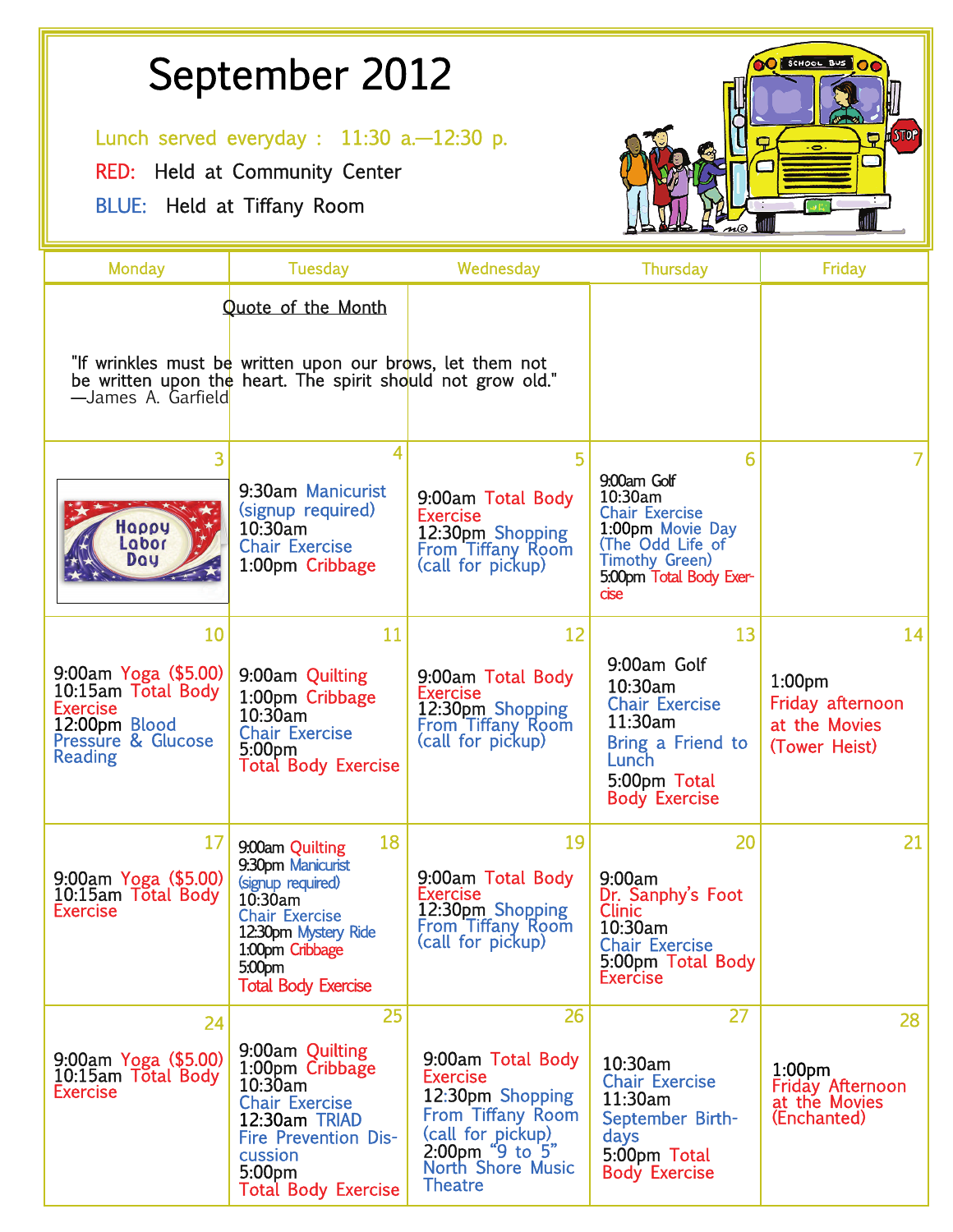|                                                                                                                                    | Fats, Oils, Sweets<br>Tiffany Café Menu<br><b>Milk Grou</b><br>2 servings<br>August 2012<br>egetable Group<br>-5 servines<br><b>Fruit Group</b><br>Lunch Served everyday at 11:30-12:00<br>All Meals served with 1% milk, bread. and crackers with soup<br><b>DRA</b><br>Requested Donation-\$2.00 |                                                                                                                                            |                                                                                                                                                     |                                                                                                                                                              |  |
|------------------------------------------------------------------------------------------------------------------------------------|----------------------------------------------------------------------------------------------------------------------------------------------------------------------------------------------------------------------------------------------------------------------------------------------------|--------------------------------------------------------------------------------------------------------------------------------------------|-----------------------------------------------------------------------------------------------------------------------------------------------------|--------------------------------------------------------------------------------------------------------------------------------------------------------------|--|
| Monday                                                                                                                             | Tuesday                                                                                                                                                                                                                                                                                            | Wednesday                                                                                                                                  | Thursday                                                                                                                                            | Friday                                                                                                                                                       |  |
|                                                                                                                                    | Food Quote of the Month                                                                                                                                                                                                                                                                            |                                                                                                                                            |                                                                                                                                                     |                                                                                                                                                              |  |
| most vital.<br>- Kelly Barton                                                                                                      | Water is the most neglected nutrient in your diet but one of the                                                                                                                                                                                                                                   |                                                                                                                                            |                                                                                                                                                     |                                                                                                                                                              |  |
| Labor Day<br>Happy<br>Labor<br>Day                                                                                                 | 4<br>Aloha Chicken<br><b>Brown Rice Pilaf</b><br>Roman Blend Veggies<br>Chilled Fruit<br><b>ALTERNATIVE</b><br>Stuffed Shell/Meat<br>Sauce                                                                                                                                                         | 5<br>Potato Crunch<br>Fish/Sauce<br><b>Red Bliss Potato</b><br>Carrots<br>Fresh Fruit<br><b>ALTERNATIVE</b><br>Beef Strip Steak/           | <b>Chicken Noodle</b><br>Soup<br>Meatball Calzone/<br>Sauce<br><b>Tossed Salad</b><br>Cookie<br><b>ALTERNATIVE</b><br>Hot Chicken Patty/<br>Roll    | Apple Glaze Roast<br>Pork<br>Garlic Whipped Pota-<br>tΩ<br><b>Tuscany Veggies</b><br><b>Chilled Fruit</b><br><b>ALTERNATIVE</b><br><b>Chicken Florentine</b> |  |
| 10<br>American Chop Suey<br>Spinach<br><b>Chilled Fruit</b><br><b>ALTERNATIVE</b><br>Chicken Marsala<br>Whipped Potato/<br>Spinach | 11<br>Turkey Kielbasa/Roll<br>Onion & Peppers<br>Home Fries<br><b>Jell-o</b><br><b>ALTERNATIVE</b><br>Omelet/Cheese<br>Sauce                                                                                                                                                                       | 12<br>Meatloaf/Gravy<br>Lyonnaise Potato<br><b>Butternut Squash</b><br>Chilled Fruit<br><b>ALTERNATIVE</b><br>Spanish Chix/Rice<br>& Beans | SEPTEMBER SPECIAL<br>Mediterranean Chick-<br>en<br><b>Wild Rice</b><br>Mixed Greens w/Feta<br><b>WW Roll</b><br>Lemon Cake w/<br>Frosting           | 14<br>Italian Wedding Soup<br><b>Sliced Turkey</b><br>Potato Salad<br>Fresh Fruit<br><b>ALTERNATIVE</b><br><b>Tuna Salad</b>                                 |  |
| 17<br>Beef Stir Fry<br><b>White Rice</b><br>Stir Fry Veggies<br>Pudding<br><b>ALTERNATIVE</b><br>Chicken Teriyak                   | 18<br>Garlic Paprika Tyson<br>Chicken<br><b>O'Brien Potatoes</b><br>Peas & Mushrooms<br>Muffin/ Chilled Fruit<br><b>ALTERNATIVE</b><br>Spanish Sheppard's Pie                                                                                                                                      | 19<br>Lasagna w/Meat<br>Sauce<br>Zucchini & Red Pep-<br>per<br>Mandarin Oranges<br><b>ALTERNATIVE</b><br>Mushroom Quiche                   | Cream of Broccoli 20<br>Soup<br>Seafood Salad/WW<br><b>Tossed Salad</b><br>Fresh Fruit<br><b>ALTERNATIVE</b><br><b>Shaved Roast Beef</b>            | Rib -B-Q/BBQ Sauce<br>Com Pudding<br>Green Beans/ Cake<br><b>ALTERNATIVE</b><br>Chix Tenders/w<br><b>Honey Mustard</b><br>Sauce <sup>®</sup>                 |  |
| 24<br>Roast Turkey/Gravy<br><b>Cranberry Sauce</b><br><b>Sweet Potato</b><br>Jardinere Veggies<br>Chilled Fruit                    | 25<br>Minestrone Soup<br>California Chicken<br>Salad/ WW<br>Macaroni Salad<br><b>Chilled Fruit</b><br><b>ALTERNATIVE</b><br>Egg Salad/WW                                                                                                                                                           | <b>26</b><br>Swedish Meatballs/<br>Gravy<br><b>Whipped Potato</b><br><b>Beets</b><br>Cookie<br><b>ALTERNATIVE</b><br>Haitian Turkey        | 27<br><b>Tyson Chicken</b><br><b>Bruschetta</b><br>Delmonico Potato<br>Roman Blend Veggie<br>Fresh Fruit<br><b>ALTERNATIVE</b><br>Pork Patty/ Gravy | 28<br>"Krunch Lite" Fish<br>Cheddar Whipped Po-<br>tato<br><b>Country Blend Veggies</b><br>Jell-o<br><b>ALTERNATIVE</b><br>Salisbury Steak/Gravy             |  |